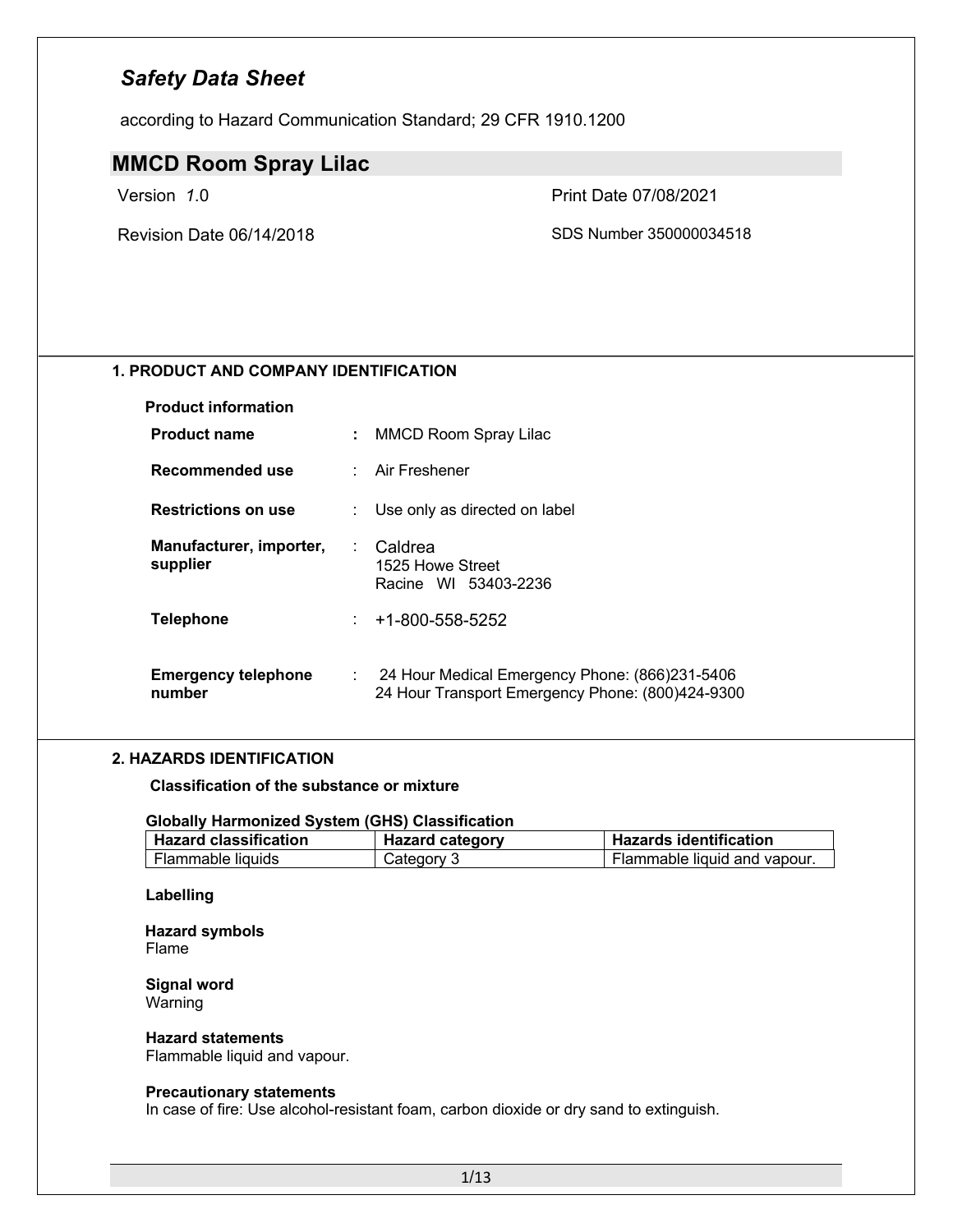according to Hazard Communication Standard; 29 CFR 1910.1200

### **MMCD Room Spray Lilac**

Version *1*.0 Print Date 07/08/2021

Revision Date 06/14/2018 SDS Number 350000034518

IF ON SKIN (or hair): Remove/ Take off immediately all contaminated clothing. Rinse skin with water/ shower. Store in a well-ventilated place. Keep cool.

Dispose of contents/ container to an approved incineration plant.

Keep away from heat/sparks/open flames/hot surfaces. No smoking.

Keep container tightly closed.

Ground/bond container and receiving equipment.

Use explosion-proof electrical/ ventilating/ lighting equipment.

Use only non-sparking tools.

Take precautionary measures against static discharge.

Wear protective gloves.<br>**Other hazards** 

**Other hazards** : None identified

### **3. COMPOSITION/INFORMATION ON INGREDIENTS**

| Chemical name              | CAS-No.    | Weight percent  |
|----------------------------|------------|-----------------|
| Ethyl alcohol              | 64-17-5    | $10.00 - 30.00$ |
| Isotridecanol, ethoxylated | 69011-36-5 | $1.00 - 5.00$   |
| Fragrance - Trade Secret   | Mixture    | $0.10 - 1.00$   |

The specific chemical identity and/or exact percentage (concentration) of this composition has been withheld as a trade secret.

For additional information on product ingredients, see www.caldrea.com.

### **4. FIRST AID MEASURES**

**Description of first aid measures**

| Eye contact         | ÷. | No special requirements                                                                                  |
|---------------------|----|----------------------------------------------------------------------------------------------------------|
| <b>Skin contact</b> |    | : IF ON SKIN (or hair): Take off immediately all contaminated<br>clothing. Rinse skin with water/shower. |
| <b>Inhalation</b>   | ÷. | No special requirements.                                                                                 |
| Ingestion           |    | No special requirements                                                                                  |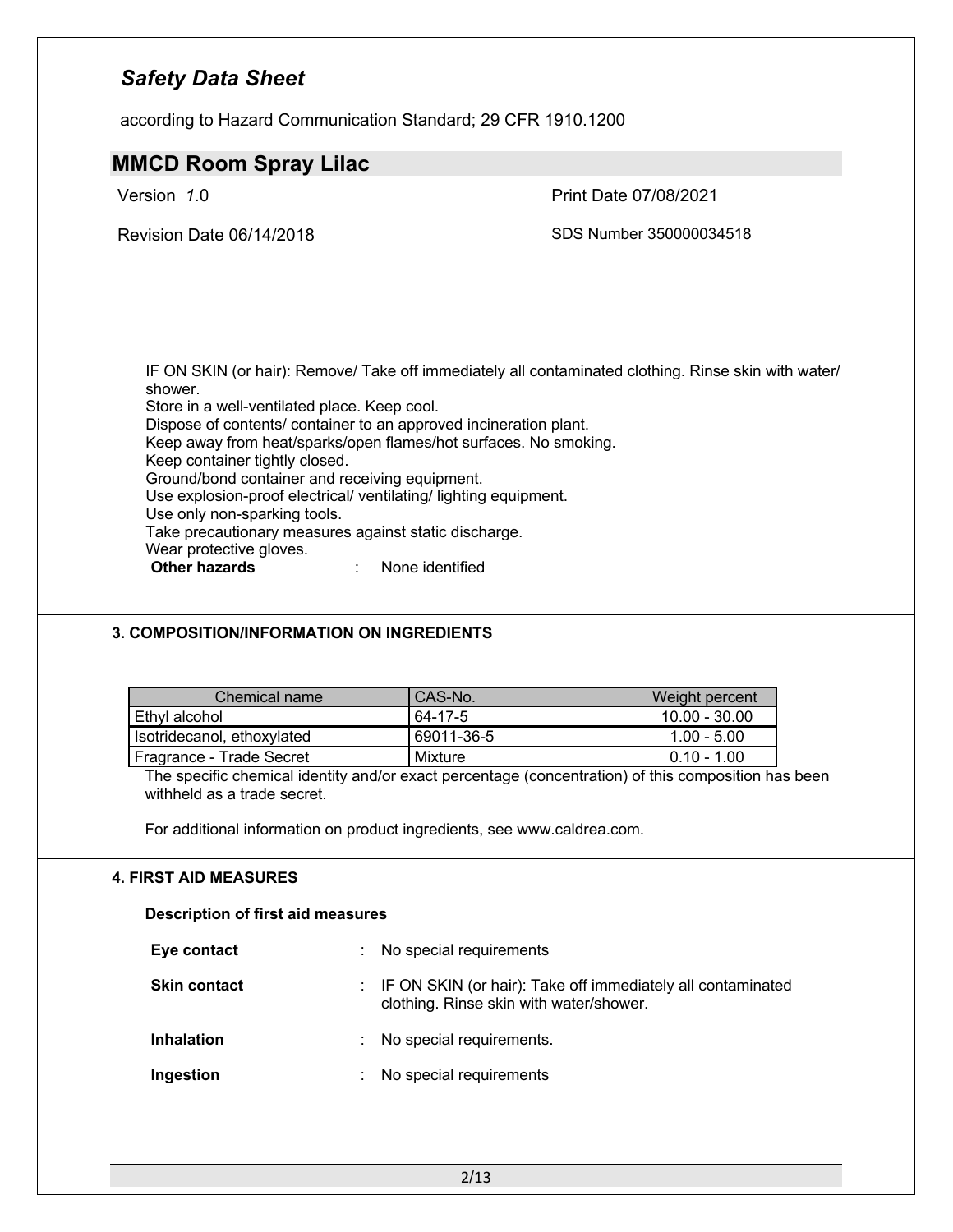according to Hazard Communication Standard; 29 CFR 1910.1200

### **MMCD Room Spray Lilac**

Version *1*.0 Print Date 07/08/2021

Revision Date 06/14/2018 SDS Number 350000034518

### **Most important symptoms and effects, both acute and delayed**

| Eyes        |    | : No adverse effects expected when used as directed.                             |
|-------------|----|----------------------------------------------------------------------------------|
| Skin effect |    | No adverse effects expected when used as directed.<br>May cause skin irritation. |
| Inhalation  | t. | No adverse effects expected when used as directed.                               |
| Ingestion   | ÷. | No adverse effects expected when used as directed.                               |

#### **Indication of any immediate medical attention and special treatment needed**

See Description of first aid measures unless otherwise stated.

### **5. FIREFIGHTING MEASURES**

| <b>Suitable extinguishing</b><br>media         | Use water spray, alcohol-resistant foam, dry chemical or<br>carbon dioxide.                                                                                                                                                                                                                                                                                                                                                                                                                                                                                                                         |
|------------------------------------------------|-----------------------------------------------------------------------------------------------------------------------------------------------------------------------------------------------------------------------------------------------------------------------------------------------------------------------------------------------------------------------------------------------------------------------------------------------------------------------------------------------------------------------------------------------------------------------------------------------------|
| <b>Specific hazards during</b><br>firefighting | : Flammable liquid. Vapors are heavier than air and may travel<br>to a source of ignition and flash back. Liquid run-off to sewers<br>may create fire/explosion hazard. Container may melt and leak<br>in heat of fire.                                                                                                                                                                                                                                                                                                                                                                             |
| <b>Further information</b>                     | Although this product has a flash point below 200 Deg F, it is<br>an aqueous solution containing an alcohol and does not<br>sustain combustion. Cool and use caution when approaching<br>or handling fire-exposed containers. Fight fire with normal<br>precautions from a reasonable distance. For large quantities of<br>flammable liquids, consider containment to prevent the spread<br>of fire. Standard procedure for chemical fires. Wear full<br>protective clothing and positive pressure self-contained<br>breathing apparatus. In case of fire and/or explosion do not<br>breathe fumes. |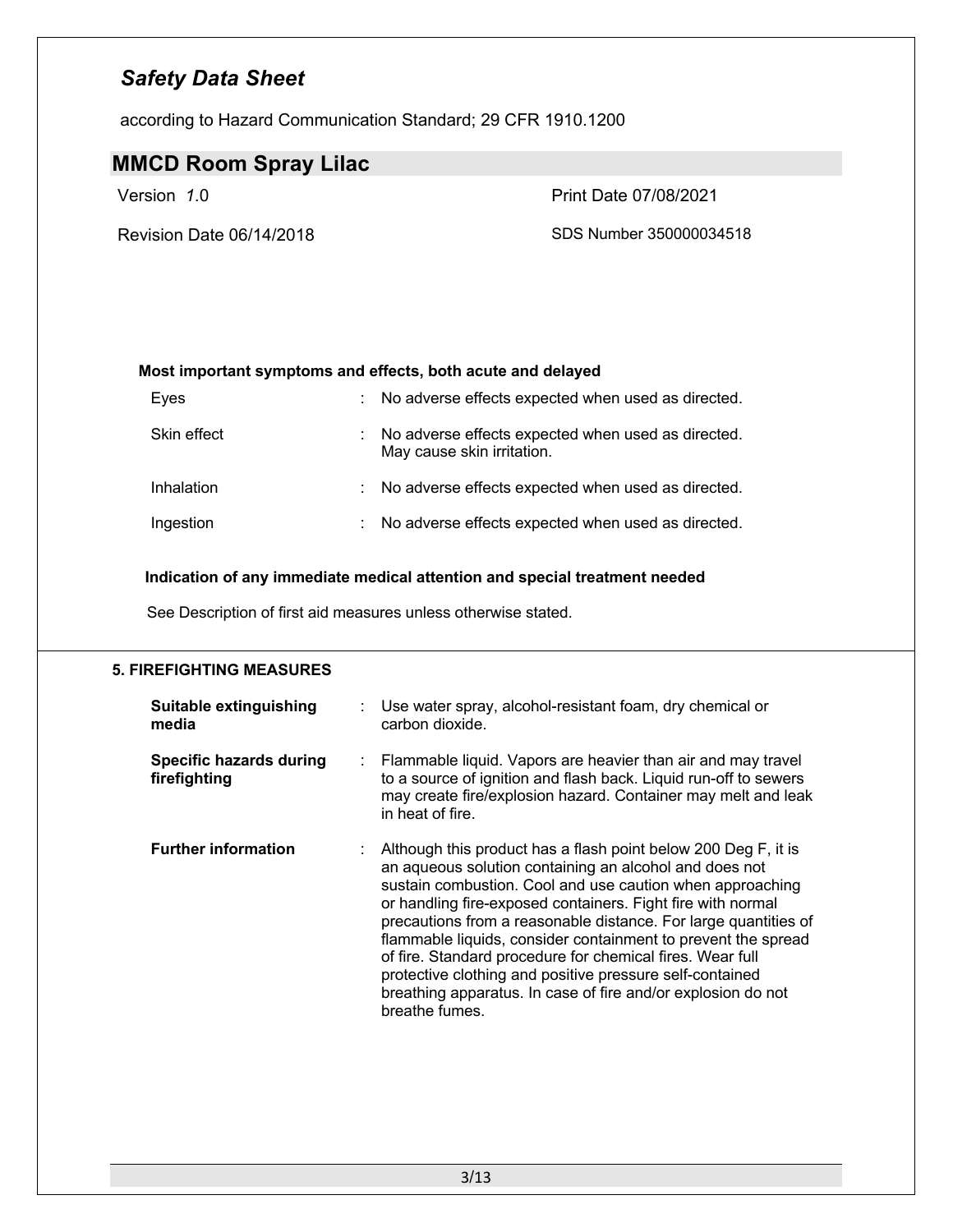according to Hazard Communication Standard; 29 CFR 1910.1200

### **MMCD Room Spray Lilac**

Revision Date 06/14/2018 SDS Number 350000034518

Version *1*.0 Print Date 07/08/2021

### **6. ACCIDENTAL RELEASE MEASURES**

| <b>Personal precautions</b>                                        | t. | Remove all sources of ignition.<br>Beware of vapours accumulating to form explosive<br>concentrations. Vapours can accumulate in low areas.<br>Wear personal protective equipment.<br>Wash thoroughly after handling. |
|--------------------------------------------------------------------|----|-----------------------------------------------------------------------------------------------------------------------------------------------------------------------------------------------------------------------|
| Environmental<br>precautions                                       |    | Outside of normal use, avoid release to the environment.                                                                                                                                                              |
| <b>Methods and materials</b><br>for containment and<br>cleaning up |    | Soak up with inert absorbent material.<br>Use only non-sparking equipment.<br>Dike large spills.                                                                                                                      |

Clean residue from spill site.

#### **7. HANDLING AND STORAGE**

| <b>Handling</b>                                         |    |                                                                                                                                                                                                                                          |
|---------------------------------------------------------|----|------------------------------------------------------------------------------------------------------------------------------------------------------------------------------------------------------------------------------------------|
| <b>Precautions for safe</b><br>handling                 |    | : Avoid contact with skin, eyes and clothing.<br>For personal protection see section 8.<br>Use only as directed.<br>KEEP OUT OF REACH OF CHILDREN AND PETS.                                                                              |
| Advice on protection<br>against fire and explosion      |    | : Keep away from sources of ignition - No smoking.<br>Take measures to prevent the build up of electrostatic charge.<br>Use only non-sparking tools.<br>Use explosion-proof equipment.<br>Ground/bond container and receiving equipment. |
| <b>Storage</b>                                          |    |                                                                                                                                                                                                                                          |
| <b>Requirements for storage</b><br>areas and containers | ÷. | Keep container closed when not in use.<br>Keep tightly closed.<br>Store in a well-ventilated place. Keep cool.                                                                                                                           |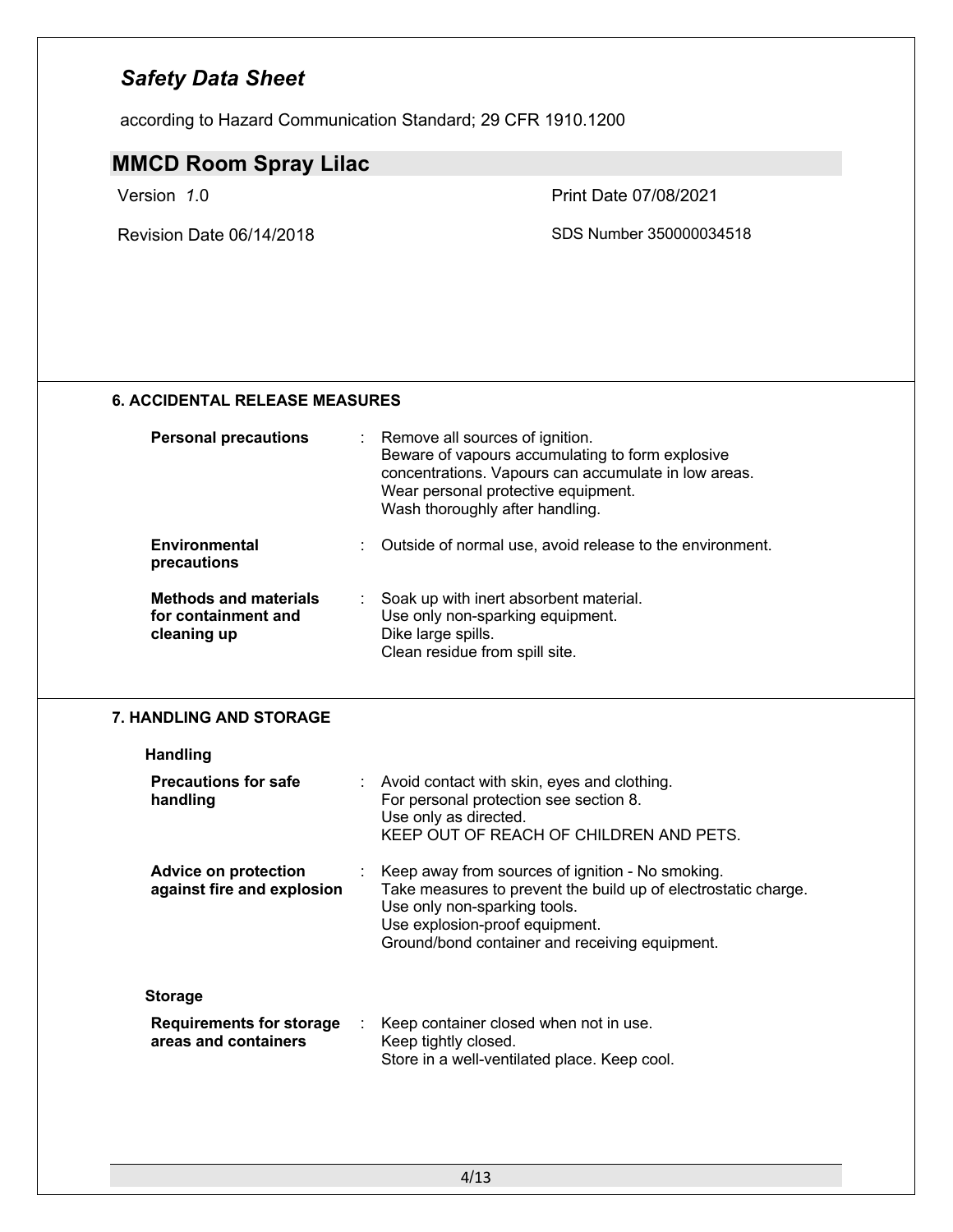according to Hazard Communication Standard; 29 CFR 1910.1200

### **MMCD Room Spray Lilac**

Revision Date 06/14/2018 SDS Number 350000034518

Version *1*.0 Print Date 07/08/2021

### **8. EXPOSURE CONTROLS/PERSONAL PROTECTION**

### **Occupational Exposure Limits**

| Components    | CAS-No. | mg/m3       | ppm         | Non-<br>standard<br>units | <b>Basis</b>                |
|---------------|---------|-------------|-------------|---------------------------|-----------------------------|
| Ethyl alcohol | 64-17-5 | 1,900 mg/m3 | $1,000$ ppm |                           | <b>OSHA TWA</b>             |
| Ethyl alcohol | 64-17-5 |             | $1,000$ ppm |                           | <b>ACGIH</b><br><b>STEL</b> |

#### **Personal protective equipment**

| <b>Respiratory protection</b> | ÷. | No special requirements.                                                                                  |
|-------------------------------|----|-----------------------------------------------------------------------------------------------------------|
| <b>Hand protection</b>        | ÷. | No special requirements.                                                                                  |
| Eye protection                |    | Safety glasses with side-shields                                                                          |
| Skin and body protection      | ÷. | No special requirements.                                                                                  |
| <b>Hygiene measures</b>       |    | Handle in accordance with good industrial hygiene and safety<br>practice. Wash thoroughly after handling. |

### **9. PHYSICAL AND CHEMICAL PROPERTIES**

| <b>Form</b>            | liquid<br>÷                                 |
|------------------------|---------------------------------------------|
| Color                  | Colorless<br>÷                              |
| <b>Odour</b>           | floral<br>÷                                 |
| <b>Odour Threshold</b> | : Test not applicable for this product type |
| pH                     | $: 6.8 - 7.0$                               |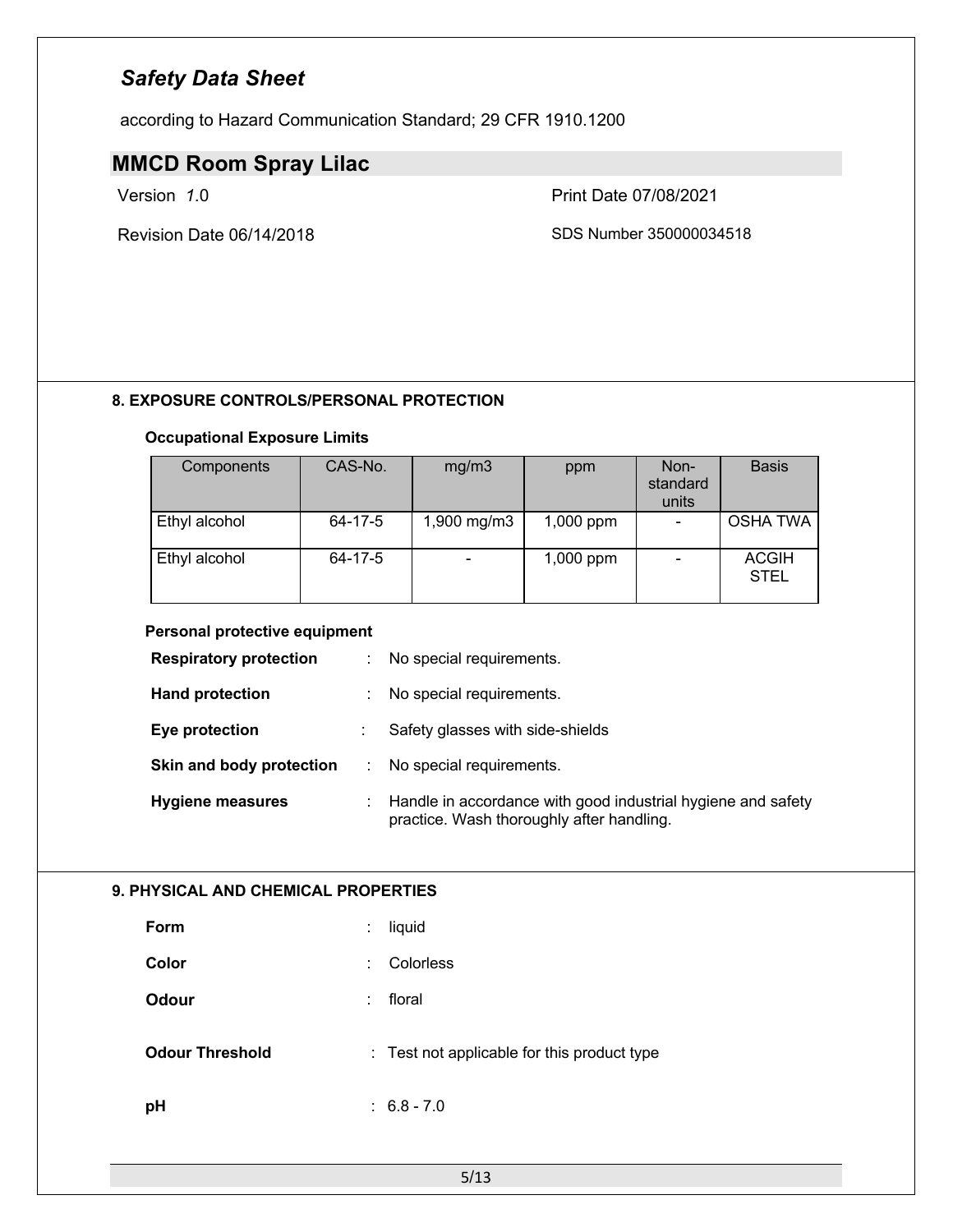according to Hazard Communication Standard; 29 CFR 1910.1200

# **MMCD Room Spray Lilac**

Version *1*.0 Print Date 07/08/2021

Revision Date 06/14/2018 SDS Number 350000034518

| <b>Melting point/freezing point</b>                    | : 0 °C                                          |
|--------------------------------------------------------|-------------------------------------------------|
| Initial boiling point and<br>boiling range             | Test not applicable for this product type<br>÷. |
| <b>Flash point</b>                                     | : 34 °C<br>93.2 $\degree$ F                     |
| <b>Evaporation rate</b>                                | Test not applicable for this product type       |
| <b>Flammability (solid, gas)</b>                       | Does not sustain combustion.                    |
| <b>Upper/lower flammability or</b><br>explosive limits | : Test not applicable for this product type     |
| Vapour pressure                                        | : Test not applicable for this product type     |
| <b>Vapour density</b>                                  | : Test not applicable for this product type     |
| <b>Relative density</b>                                | 1 g/cm3 at 25 °C<br>÷                           |
| Solubility(ies)                                        | soluble                                         |
| <b>Partition coefficient: n-</b><br>octanol/water      | Test not applicable for this product type<br>÷. |
| <b>Auto-ignition temperature</b>                       | : Test not applicable for this product type     |
| <b>Decomposition temperature</b>                       | : Test not applicable for this product type     |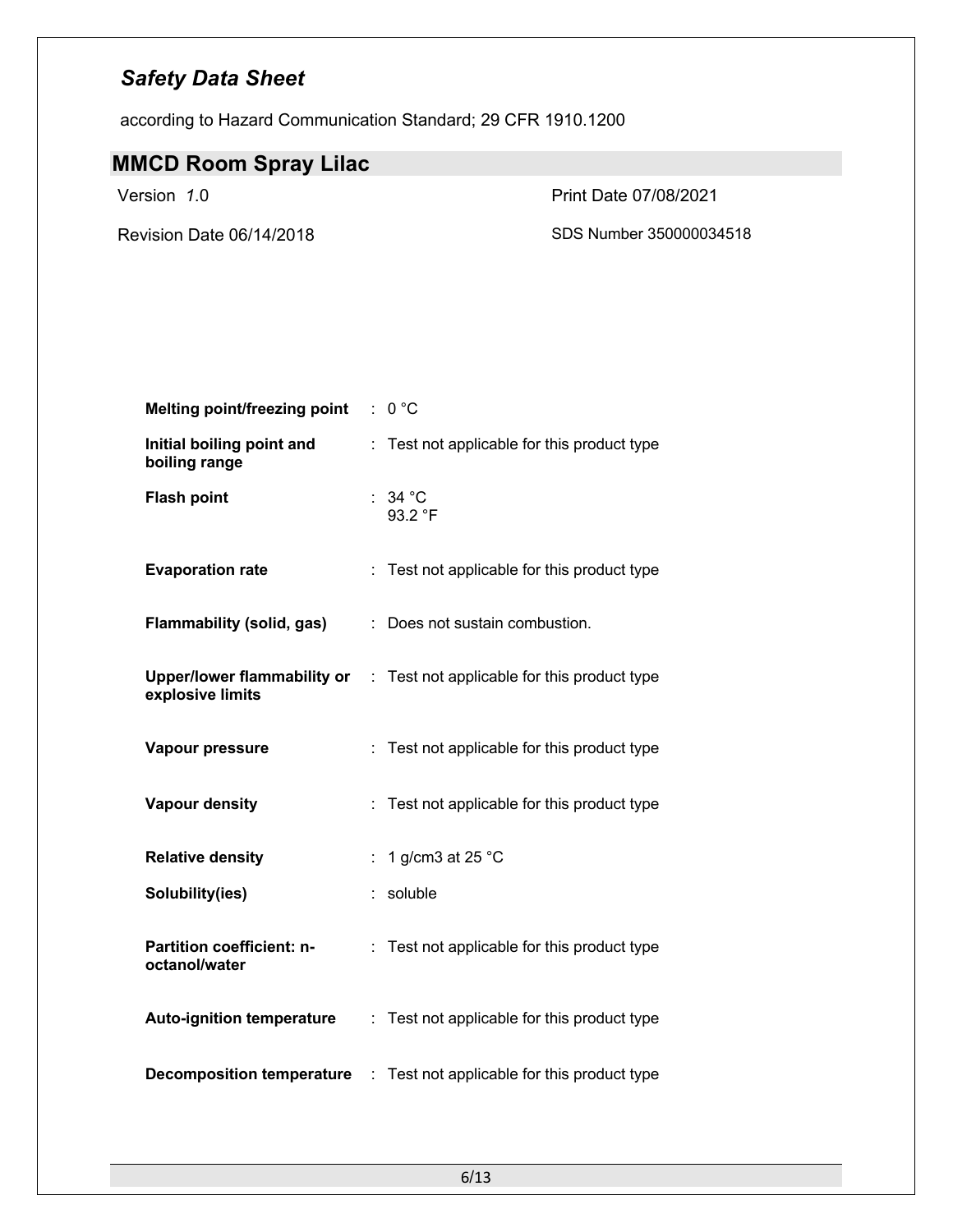according to Hazard Communication Standard; 29 CFR 1910.1200

| <b>MMCD Room Spray Lilac</b>                                      |                                                                                                                       |        |
|-------------------------------------------------------------------|-----------------------------------------------------------------------------------------------------------------------|--------|
| Version 1.0                                                       | Print Date 07/08/2021                                                                                                 |        |
| Revision Date 06/14/2018                                          | SDS Number 350000034518                                                                                               |        |
|                                                                   |                                                                                                                       |        |
|                                                                   |                                                                                                                       |        |
| <b>Viscosity, dynamic</b>                                         | : similar to water                                                                                                    |        |
| <b>Viscosity, kinematic</b>                                       | : Test not applicable for this product type                                                                           |        |
| <b>Oxidizing properties</b>                                       | : Test not applicable for this product type                                                                           |        |
| <b>Volatile Organic</b><br><b>Compounds</b><br>Total VOC (wt. %)* | : 15 % - additional exemptions may apply<br>*as defined by US Federal and State Consumer Product<br>Regulations       |        |
| <b>Other information</b>                                          | : None identified                                                                                                     | $\sim$ |
| <b>10. STABILITY AND REACTIVITY</b>                               |                                                                                                                       |        |
| <b>Reactivity</b>                                                 | : No dangerous reaction known under conditions of normal use.                                                         |        |
| <b>Chemical stability</b>                                         | : Stable under recommended storage conditions.                                                                        |        |
| <b>Possibility of hazardous</b><br>reactions                      | : If accidental mixing occurs and toxic gas is formed, exit area<br>immediately. Do not return until well ventilated. |        |
| <b>Conditions to avoid</b>                                        | : Heat, flames and sparks.                                                                                            |        |
| Incompatible materials                                            | Strong oxidizing agents<br>Do not mix with bleach or any other household cleaners.<br>Strong bases                    |        |
| <b>Hazardous decomposition</b><br>products                        | Thermal decomposition can lead to release of irritating gases<br>and vapours.                                         |        |
|                                                                   |                                                                                                                       |        |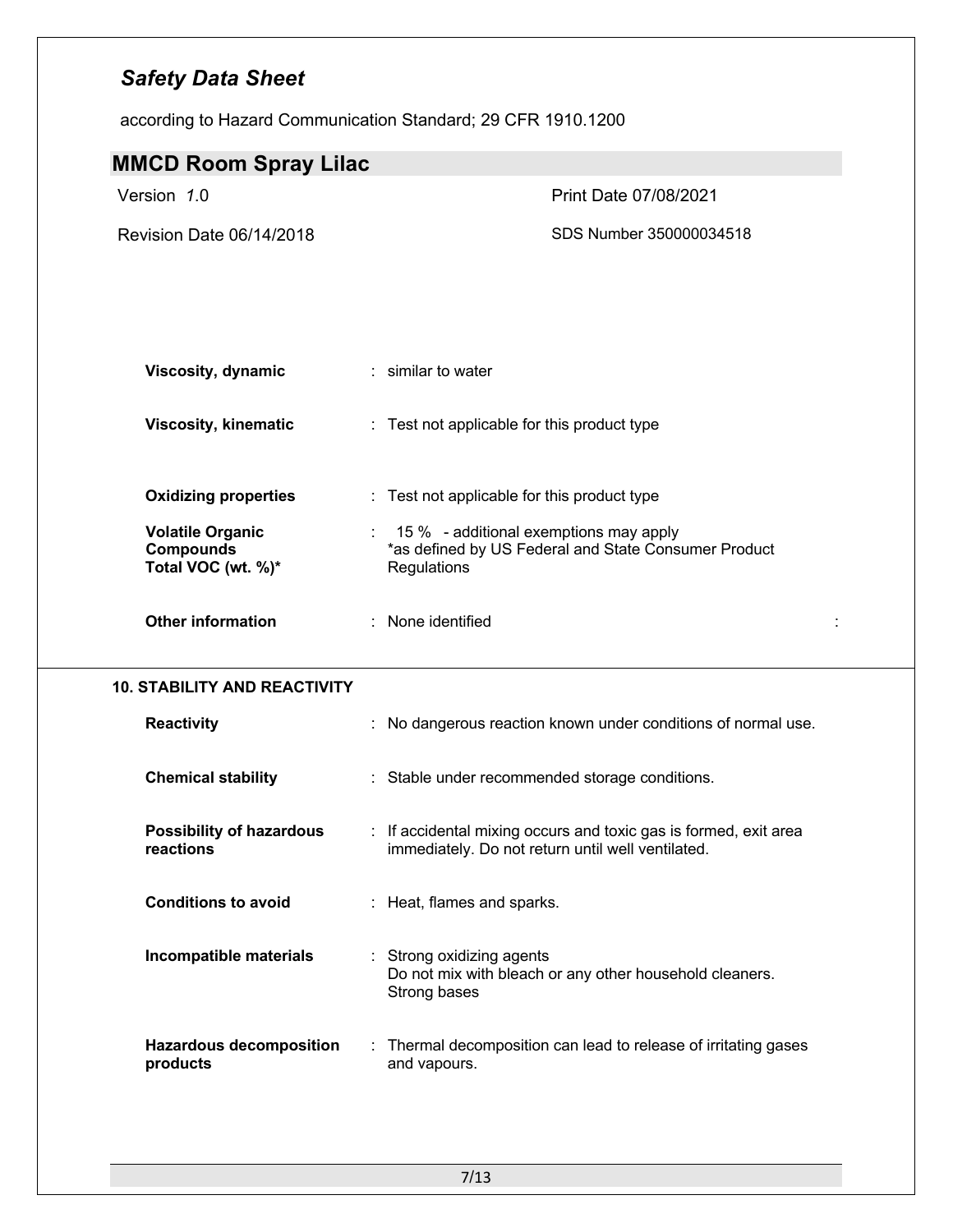according to Hazard Communication Standard; 29 CFR 1910.1200

# **MMCD Room Spray Lilac**

Revision Date 06/14/2018 SDS Number 350000034518

Version *1*.0 Print Date 07/08/2021

### **11. TOXICOLOGICAL INFORMATION**

| <b>Acute oral toxicity</b>       | : LD50 $>$ 5000 mg/kg |  |
|----------------------------------|-----------------------|--|
| <b>Acute inhalation toxicity</b> | : $LC50 > 10$ mg/L    |  |
| <b>Acute dermal toxicity</b>     | : LD50 $>$ 5000 mg/kg |  |

| <b>GHS Properties</b>                                  | <b>Classification</b>      | <b>Routes of entry</b>     |
|--------------------------------------------------------|----------------------------|----------------------------|
| Acute toxicity                                         | No classification proposed | Oral                       |
| Acute toxicity                                         | No classification proposed | Dermal                     |
| Acute toxicity                                         | No classification proposed | Inhalation - Dust and Mist |
| Acute toxicity                                         | No classification proposed | Inhalation - Vapour        |
| Acute toxicity                                         | No classification proposed | Inhalation - Gas           |
| Skin corrosion/irritation                              | No classification proposed |                            |
| Serious eye<br>damage/eye irritation                   | No classification proposed |                            |
| Skin sensitisation                                     | No classification proposed |                            |
| Respiratory<br>sensitisation                           | No classification proposed |                            |
| Germ cell mutagenicity                                 | No classification proposed |                            |
| Carcinogenicity                                        | No classification proposed |                            |
| Reproductive toxicity                                  | No classification proposed |                            |
| Specific target organ<br>toxicity - single<br>exposure | No classification proposed |                            |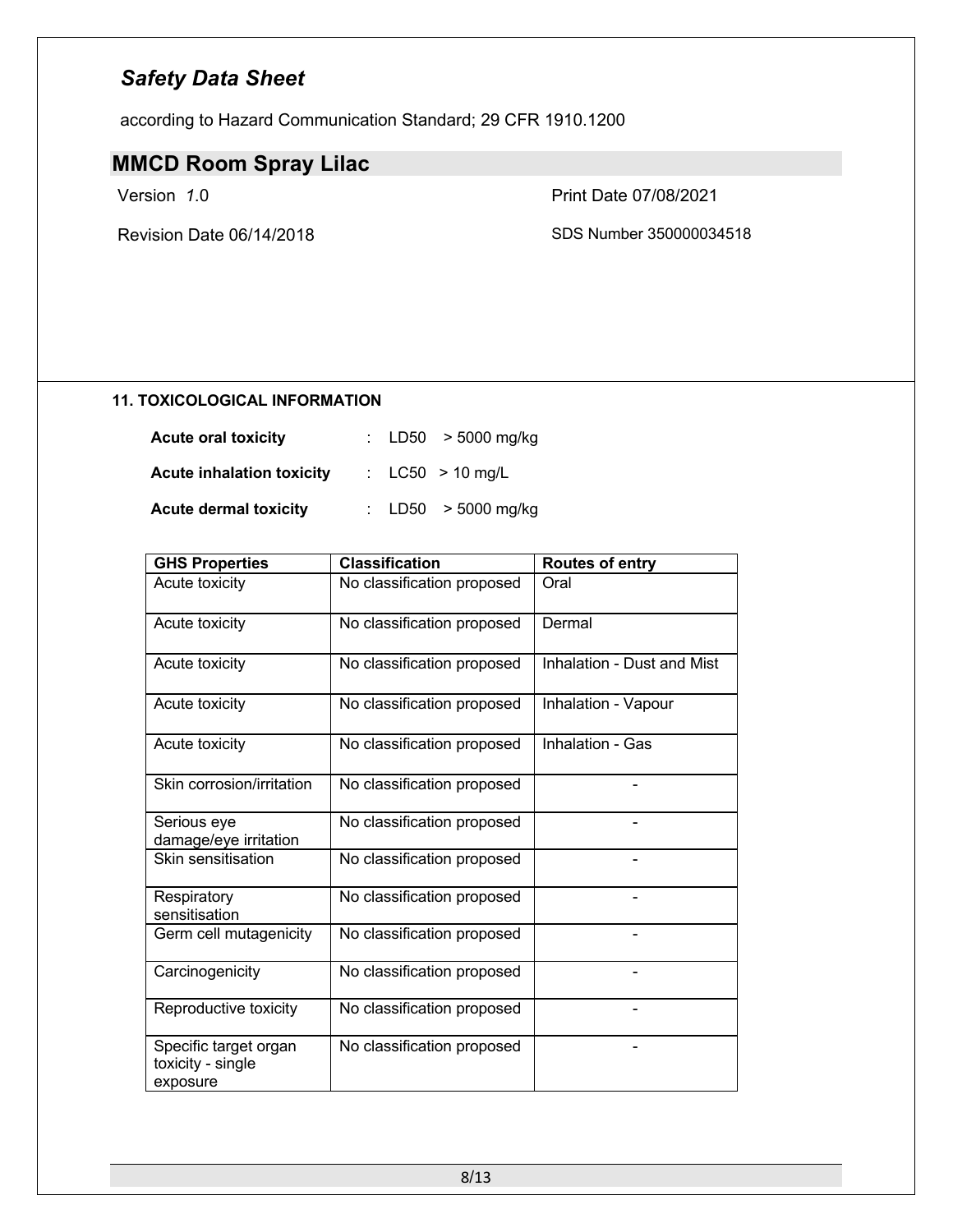according to Hazard Communication Standard; 29 CFR 1910.1200

### **MMCD Room Spray Lilac**

Version *1*.0 Print Date 07/08/2021

Revision Date 06/14/2018 SDS Number 350000034518

| Specific target organ<br>toxicity - repeated<br>exposure | No classification proposed |  |
|----------------------------------------------------------|----------------------------|--|
| Aspiration hazard                                        | No classification proposed |  |

**Aggravated Medical Condition**

: None known.

#### **12. ECOLOGICAL INFORMATION**

**Product :** The product itself has not been tested.

#### **Toxicity**

The ingredients in this formula have been reviewed and no adverse impact to the environment is expected when used according to label directions.

### **Toxicity to fish**

| <b>Components</b>          | <b>End point</b>     | <b>Species</b>         | Value              | <b>Exposure</b><br>time |
|----------------------------|----------------------|------------------------|--------------------|-------------------------|
| Ethyl alcohol              | LC50                 | Fish                   | 11,200<br>mg/l     | 96 h                    |
| Isotridecanol, ethoxylated | LC50                 | Cyprinus carpio (Carp) | $> 1 - 10$<br>mg/l | 96 h                    |
| Fragrance - Trade Secret   | No data<br>available |                        |                    |                         |

### **Toxicity to aquatic invertebrates**

| <b>Components</b> | End point           | <b>Species</b>     | Value      | <b>Exposure</b><br>time |
|-------------------|---------------------|--------------------|------------|-------------------------|
| Ethyl alcohol     | static test<br>LC50 | Ceriodaphnia dubia | 5,012 mg/l | 48 h                    |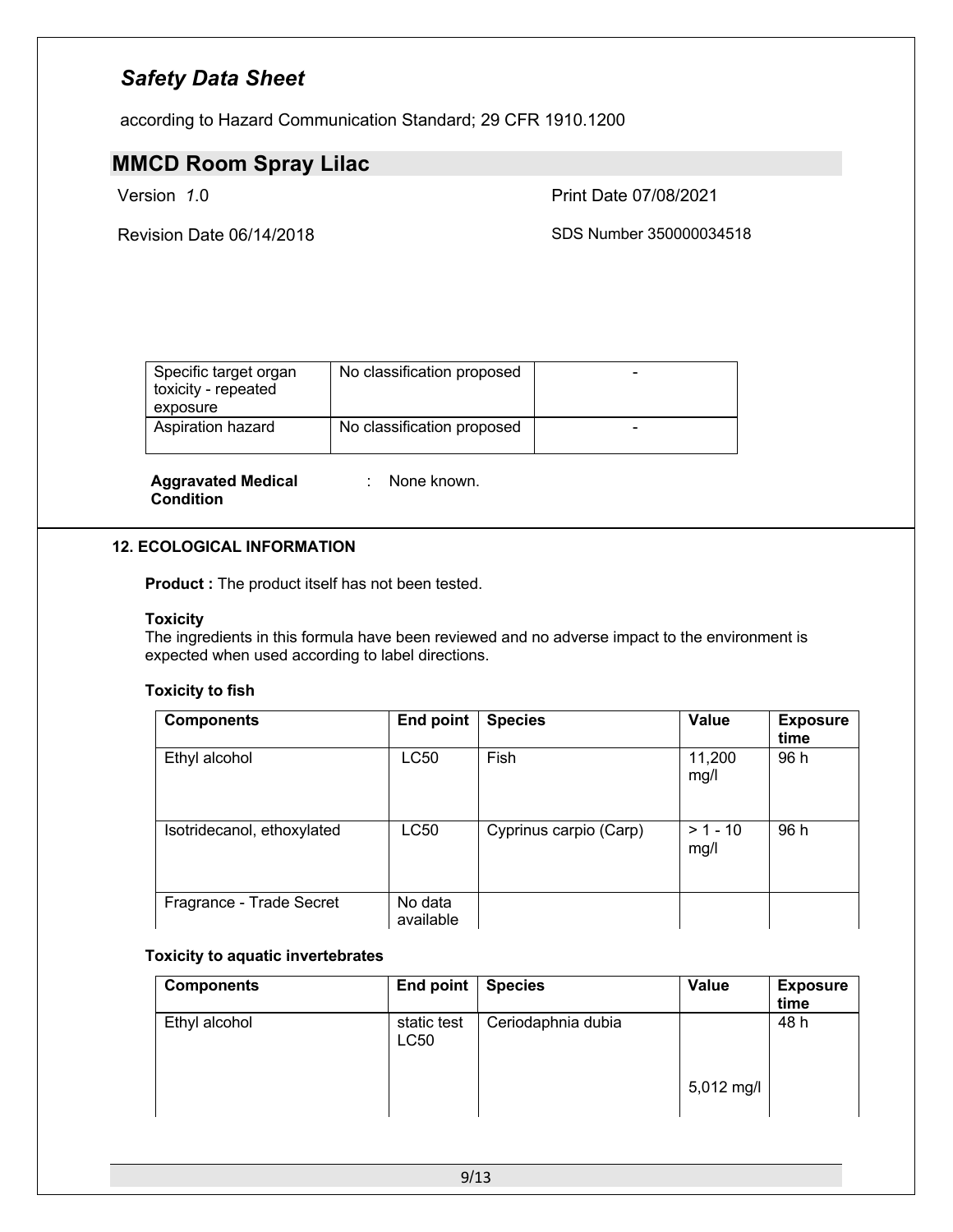according to Hazard Communication Standard; 29 CFR 1910.1200

# **MMCD Room Spray Lilac**

Version *1*.0 Print Date 07/08/2021

Revision Date 06/14/2018 SDS Number 350000034518

|                            | <b>NOEC</b>          | Daphnia magna                 | 9.6 mg/l           | 9 d  |
|----------------------------|----------------------|-------------------------------|--------------------|------|
| Isotridecanol, ethoxylated | <b>EC50</b>          | Daphnia magna (Water<br>flea) | $> 1 - 10$<br>mg/l | 48 h |
| Fragrance - Trade Secret   | No data<br>available |                               |                    |      |

### **Toxicity to aquatic plants**

| <b>Components</b>          | <b>End point</b>                  | <b>Species</b>                            | Value              | <b>Exposure</b><br>time |
|----------------------------|-----------------------------------|-------------------------------------------|--------------------|-------------------------|
| Ethyl alcohol              | <b>Static</b><br>EC <sub>50</sub> | Chlorella vulgaris (Fresh<br>water algae) | 275 mg/l           | 72 h                    |
| Isotridecanol, ethoxylated | <b>EC50</b>                       | Desmodesmus<br>subspicatus (green algae)  | $> 1 - 10$<br>mg/l | 72 h                    |
| Fragrance - Trade Secret   | No data<br>available              |                                           |                    |                         |

### **Persistence and degradability**

| Component                  | <b>Biodegradation</b> | <b>Exposure</b><br>time | <b>Summary</b>         |
|----------------------------|-----------------------|-------------------------|------------------------|
| Ethyl alcohol              | 97%                   | 28d                     | Readily biodegradable. |
| Isotridecanol, ethoxylated | 82%                   | 28d                     |                        |
| Fragrance - Trade Secret   | No data available     |                         |                        |

### **Bioaccumulative potential**

| Component | Bioconcentration | <b>Partition Coefficient n-</b> |
|-----------|------------------|---------------------------------|
|           | factor (BCF)     | Octanol/water (log)             |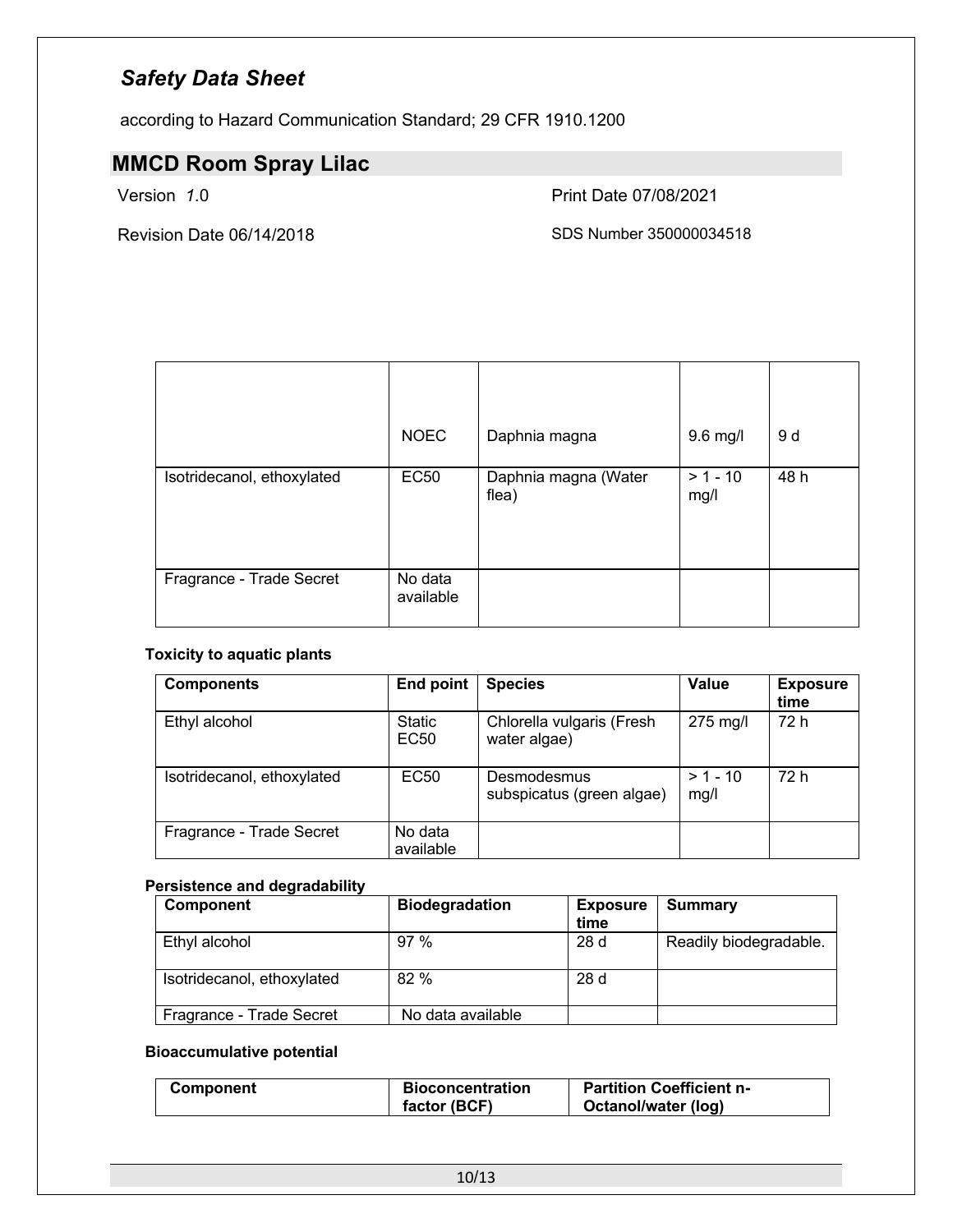according to Hazard Communication Standard; 29 CFR 1910.1200

### **MMCD Room Spray Lilac**

Version *1*.0 Print Date 07/08/2021

Revision Date 06/14/2018 SDS Number 350000034518

| Ethyl alcohol              | 3.2 estimated     | -0.35 Measured    |
|----------------------------|-------------------|-------------------|
| Isotridecanol, ethoxylated | No data available | No data available |
| Fragrance - Trade Secret   | No data available | No data available |

### **Mobility**

| <b>Component</b>           | End point         | Value |
|----------------------------|-------------------|-------|
| Ethyl alcohol              | No data available |       |
| Isotridecanol, ethoxylated | No data available |       |
| Fragrance - Trade Secret   | No data available |       |

### **PBT and vPvB assessment**

| <b>Component</b>           | <b>Results</b>                       |
|----------------------------|--------------------------------------|
| Ethyl alcohol              | Not fulfilling PBT and vPvB criteria |
| Isotridecanol, ethoxylated | Not fulfilling PBT and vPvB criteria |
| Fragrance - Trade Secret   | Not fulfilling PBT and vPvB criteria |

**Other adverse effects :** None known.

### **13. DISPOSAL CONSIDERATIONS**

Consumer may discard empty container in trash, or recycle where facilities exist.

### **14. TRANSPORT INFORMATION**

Please refer to the Bill of Lading/receiving documents for up-to-date shipping information.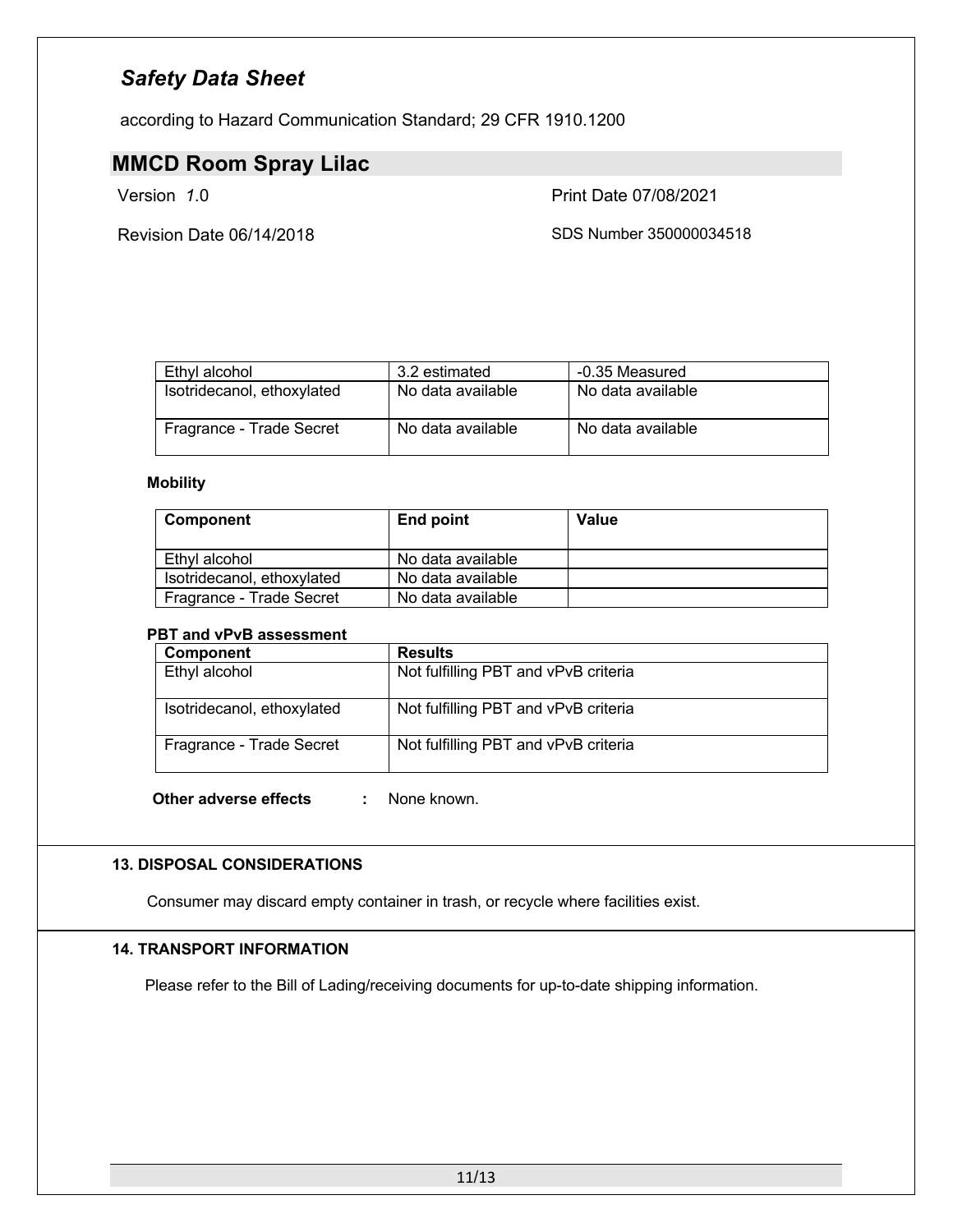according to Hazard Communication Standard; 29 CFR 1910.1200

# **MMCD Room Spray Lilac**

Revision Date 06/14/2018 SDS Number 350000034518

Version *1*.0 Print Date 07/08/2021

|                         | Land transport          | Sea transport           | Air transport                  |
|-------------------------|-------------------------|-------------------------|--------------------------------|
| <b>UN</b> number        | 1170                    | 1170                    | 1170                           |
| UN proper               | <b>Ethanol Solution</b> | <b>Ethanol Solution</b> | <b>Ethanol Solution (Ethyl</b> |
| shipping name           | (Ethyl Alcohol)         | (Ethyl Alcohol)         | Alcohol)                       |
| <b>Transport hazard</b> | 3                       | 3                       | 3                              |
| class(es)               |                         |                         |                                |
| Packing group           | Ш                       | Ш                       | Ш                              |
| Environmental           |                         |                         |                                |
| hazards                 |                         |                         |                                |
| <b>Special</b>          | Limited quantities      | Limited quantities      | Limited quantities             |
| precautions for         | derogation may be       | derogation may be       | derogation may be              |
| user                    | applicable to this      | applicable to this      | applicable to this             |
|                         | product, please check   | product, please         | product, please check          |
|                         | transport documents.    | check transport         | transport documents.           |
|                         |                         | documents.              |                                |
| <b>Transport in</b>     | Product not             | Product not             | Product not transported        |
| bulk according          | transported as bulk.    | transported as bulk.    | as bulk.                       |
| to Annex II of          |                         |                         |                                |
| <b>MARPOL 73/78</b>     |                         |                         |                                |
| and the <b>IBC</b>      |                         |                         |                                |
| Code                    |                         |                         |                                |
|                         |                         |                         |                                |

### **15. REGULATORY INFORMATION**

| <b>Notification status</b> | All ingredients of this product are listed or are excluded from<br>listing on the U.S. Toxic Substances Control Act (TSCA)<br>Chemical Substance Inventory. |
|----------------------------|-------------------------------------------------------------------------------------------------------------------------------------------------------------|
| <b>California Prop. 65</b> | : This product is not subject to the reporting requirements under<br>California's Proposition 65.                                                           |